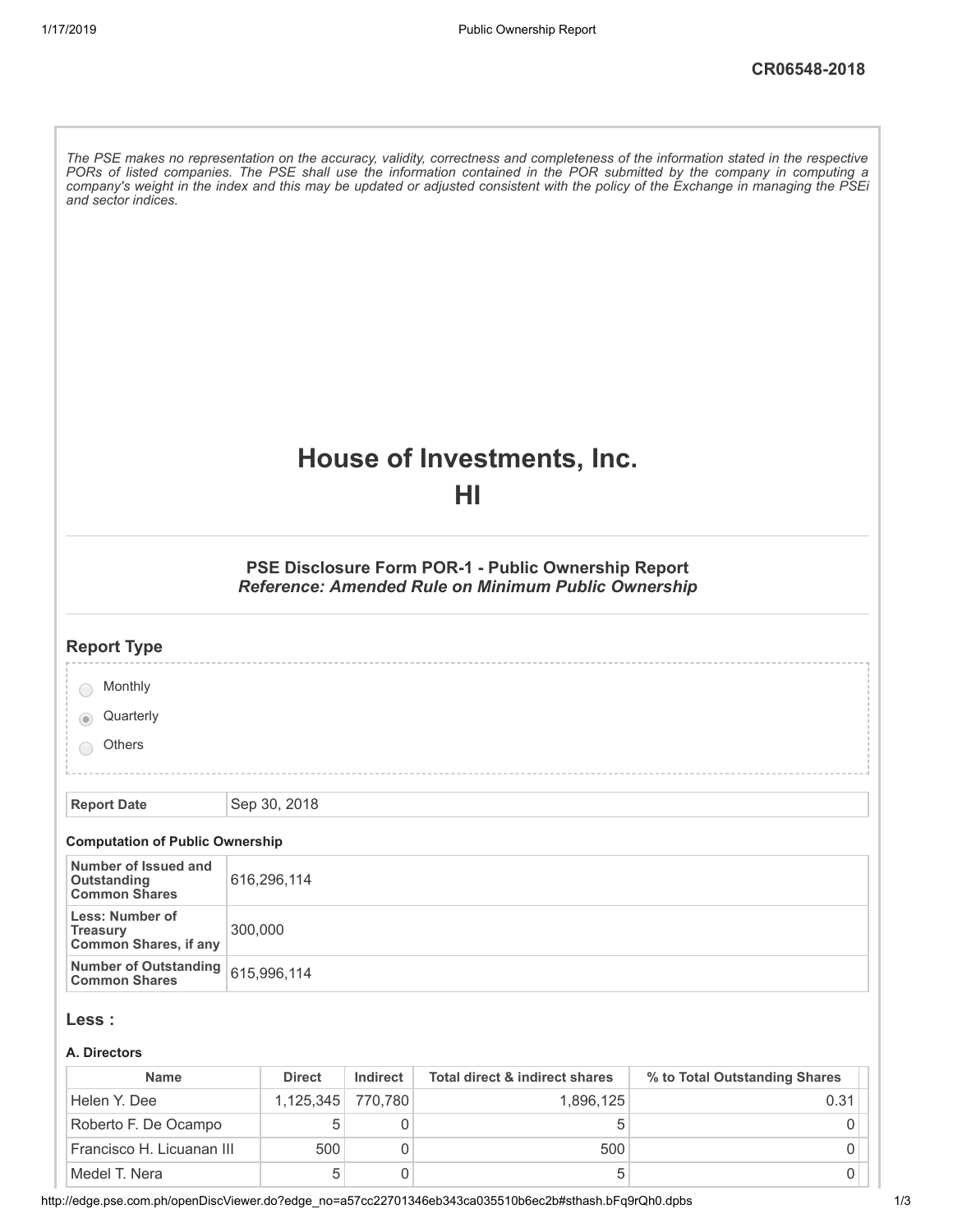| Ermilando D. Napa     | 5         |         | b         |      |
|-----------------------|-----------|---------|-----------|------|
| Reynaldo B. Vea       | 5         |         | b         |      |
| Wilfrido E. Sanchez   | 5         |         |           |      |
| Juan B. Santos        | 5         |         | 5         |      |
| John Mark S. Frondoso | 5         |         | 5         |      |
| Lorenzo V. Tan        |           |         |           |      |
| Yvonne S. Yuchengco   | 45        | 90,210  | 90,255    | 0.01 |
|                       | 1,125,930 | 860,990 | 1,986,920 | 0.32 |

# **B. Officers**

| <b>Name</b> | <b>Direct</b> | <b>Indirect</b> | Total direct & indirect shares | % to Total Outstanding Shares |
|-------------|---------------|-----------------|--------------------------------|-------------------------------|
| N/A         |               |                 |                                |                               |
|             |               |                 |                                |                               |

## **C. Principal/Substantial Stockholders**

| Name                                         | <b>Direct</b> | Indirect | <b>Total direct &amp; indirect</b><br>shares | % to Total Outstanding<br><b>Shares</b> |
|----------------------------------------------|---------------|----------|----------------------------------------------|-----------------------------------------|
| Pan Malayan Management & Investment<br>Corp. | 294.759.570   |          | 294.759.570                                  | 47.85                                   |
|                                              | 294,759,570   |          | 294,759,570                                  | 47.85                                   |

# **D. Affiliates**

| <b>Name</b> | <b>Direct</b> | Indirect | Total direct & indirect shares | % to Total Outstanding Shares |
|-------------|---------------|----------|--------------------------------|-------------------------------|
| N/A         |               |          |                                |                               |
|             |               |          |                                |                               |

# **E. Government**

| <b>Name</b> | <b>Direct</b> | Indirect | Total direct & indirect shares | % to Total Outstanding Shares |
|-------------|---------------|----------|--------------------------------|-------------------------------|
| N/A         |               |          |                                |                               |
|             |               |          |                                |                               |

# **F. Banks**

| <b>Name</b>                                            | Direct   Indirect | <b>Total direct &amp; indirect</b><br>shares | % to Total Outstanding<br><b>Shares</b> |
|--------------------------------------------------------|-------------------|----------------------------------------------|-----------------------------------------|
| The Hongkong & Shanghai Banking Corp. - own<br>account | 5.085             | 5,085                                        |                                         |
|                                                        | 5.085             | 5,085                                        |                                         |

# **G. Employees**

| <b>Name</b> | <b>Direct</b> | Indirect | Total direct & indirect shares | % to Total Outstanding Shares |
|-------------|---------------|----------|--------------------------------|-------------------------------|
| N/A         |               |          |                                |                               |
|             |               |          |                                |                               |

### **H. Lock-Up Shares**

| <b>Name</b> | <b>Direct</b> | Indirect | Total direct & indirect shares | % to Total Outstanding Shares |
|-------------|---------------|----------|--------------------------------|-------------------------------|
| N/A         |               |          |                                |                               |
|             |               |          |                                |                               |

### **I. Others**

| <b>Name</b>               | <b>Direct</b> | Indirect | Total direct & indirect shares | % to Total Outstanding Shares |
|---------------------------|---------------|----------|--------------------------------|-------------------------------|
| <b>HI Retirement Fund</b> |               | 708.480  | 708.480                        | 0.12                          |
|                           |               | 708.480  | 708,480                        |                               |